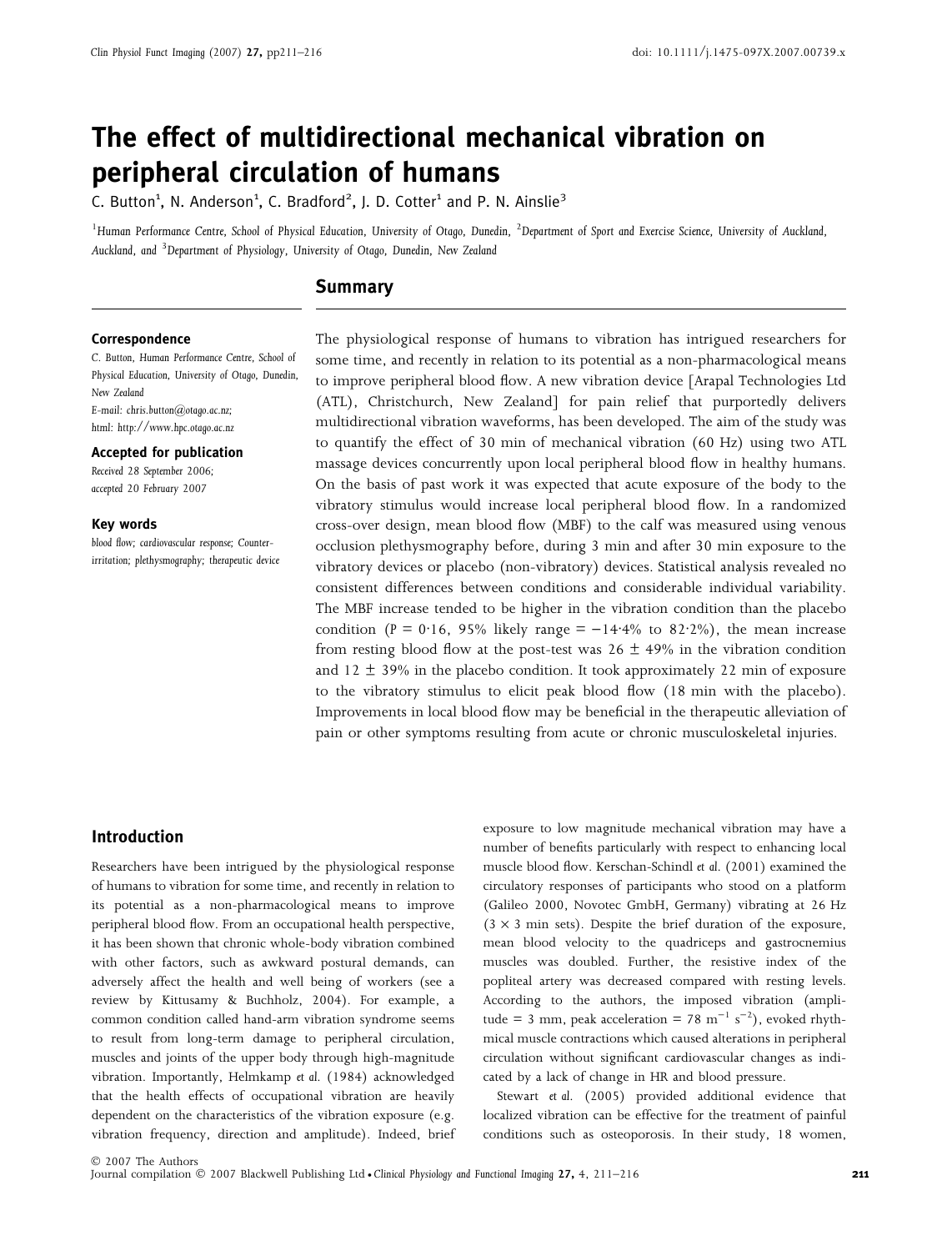(aged 46–63 years), placed their right foot on a vibrating customized foot plate apparatus (McLeod, LDM Associates, San Jose, CA, USA), whilst in a supine position with a 35º upright tilt. The plate was attached to an actuator which delivered sinusoidal vertical displacements of up to 2 mm. A vibration frequency of 45 Hz for 5–7 min was sufficient to cause significant increases in calf blood flow of up to 46% as measured by strain gauge plethysmography. It was argued that plantar vibration enhances venous drainage as well as peripheral blood flow and lymphatic flow (Stewart et al., 2005). In a similar study, Zhang et al. (2003) used a brief (3 min) vibratory stimulus (LING V650; Ling Electronics, Anahaim, CA, USA) that emitted random acceleration of constant power density between 5 and 2000 Hz. Six healthy participants rested their foot against a vibrating plate and blood flow to the tibialis anterior muscle was quantified using photoplethysmography. Local muscle blood flow was increased by an average of 20% as a consequence of the brief vibration stimulus.

Past research has tended to employ standard electrodynamic systems to administer the vibration stimulus to one site on the body (i.e. Stewart et al., 2005; Zhang et al., 2003). Such systems emit vibration in the form of pulses solely in the axial direction of the vibrator<sup>1</sup>. ATL has developed two massage devices for pain relief in the form of a cushion and a handheld device. Each device creates a biaxial vibration which delivers two sinusoidal oscillating forces, one normal and one tangential to the contact surface. The manufacturers describe this as a 'wave-like' massage action which is supposed to provide a more efficient stimulation of lymphatic circulation than other vibratory therapeutic devices. Le-Gnoc (2006), on behalf of Industrial Research Limited (IRL, Christchurch, New Zealand), has performed independent testing on the vibration characteristics of the two vibration units and discovered that when the two units are applied to an object together there is an interaction between the oscillations of the vibration waves. This interaction at ''…slightly different frequencies can produce a 'beating' effect…'' (2006, p. 9), allowing the amplitude of the vibration to become larger.

In previous studies (Kerschan-Schindl et al., 2001; Zhang et al., 2003; Stewart et al., 2005) the duration of the exposure to vibration has been acute (i.e. <9-min total) and participants were in prone or supine positions. In contrast the present study followed manufacturers recommendations and exposed participants to the vibratory devices in a seated position for a continuous period of 30 min. The aim of the present study was to quantify the effect of mechanical vibration delivered by the ATL devices upon peripheral circulation in healthy humans. On the basis of past work it was expected that acute exposure (i.e. 30 min) to the vibratory stimulus would increase local peripheral blood flow.

<sup>1</sup>Although, the vibratory device used by Zhang et al. (2003) also delivered <20% of its accelerative power in a direction perpendicular to the vibration axis.

### Methods

#### **Participants**

Twenty healthy participants (10 men and 10 women) aged between 40 and 65 took part in the study after giving informed consent. Participants were non-smokers with no history of cardiovascular disease or illness (e.g. angina, high blood pressure), and were screened for medication that may have affected circulation at the time of testing (e.g. aspirin). All participants reported that they were low–moderate exercisers, although they were asked to refrain from heavy exercise in the 24 h preceding testing. All participants completed the testing with no health concerns. The research was approved by the University of Otago Human Ethics Committee.

#### Procedure

A randomized crossover design was employed involving two treatment conditions: (i) placebo devices placed under the gluteal muscles and right foot (ATL cushion and hand held devices that were essentially non-vibratory<sup>2</sup>) and (ii) constant vibration with ATL devices placed in the same locations as in the placebo condition. The placebo devices looked and sounded the same as the ATL devices. To control for a Hawthorne effect with the vibratory equipment, participants were informed that they would not feel the placebo device as it delivered sub-threshold vibration.

All testing took place in a temperature and humidity controlled laboratory at  $24.0 \pm 0.5^{\circ}$ C and 50% relative humidity. The participants wore loose clothing (e.g. shorts and t-shirt) during the sessions. Participants were asked to consume a light snack in the hour before testing. Upon arrival at the laboratory the participants were asked to rest in a comfortable seated posture upon the ATL vibration cushion, which was placed on a height adjustable chair, with their knees and ankles flexed at 90. Each participant's right foot was rested on the ATL massage portable unit, with their left foot placed on a soft foam pad to ensure that both legs rested at the same height.

Participants visited the laboratory on three separate occasions. The initial visit was a familiarization session lasting 45 min. During the familiarization period, participants were informed about the study's protocol, the use of the ATL massage equipment, and any questions they had regarding the study were answered. Participants then sat on the vibration cushion and rested their foot on the hand unit and were exposed to 30 min of vibration. Both units operated at a frequency of approximately 60 Hz (Le-Gnoc, 2006).

<sup>2</sup>The placebo devices were modified vibratory devices with which the generating motor had been detached from the vibratory plate. Hence whilst in operation, the placebo units looked and sounded like the vibratory units. However, it should be acknowledged that it was not possible to dampen vibration completely from the placebo units, and a small residual pulse was possible.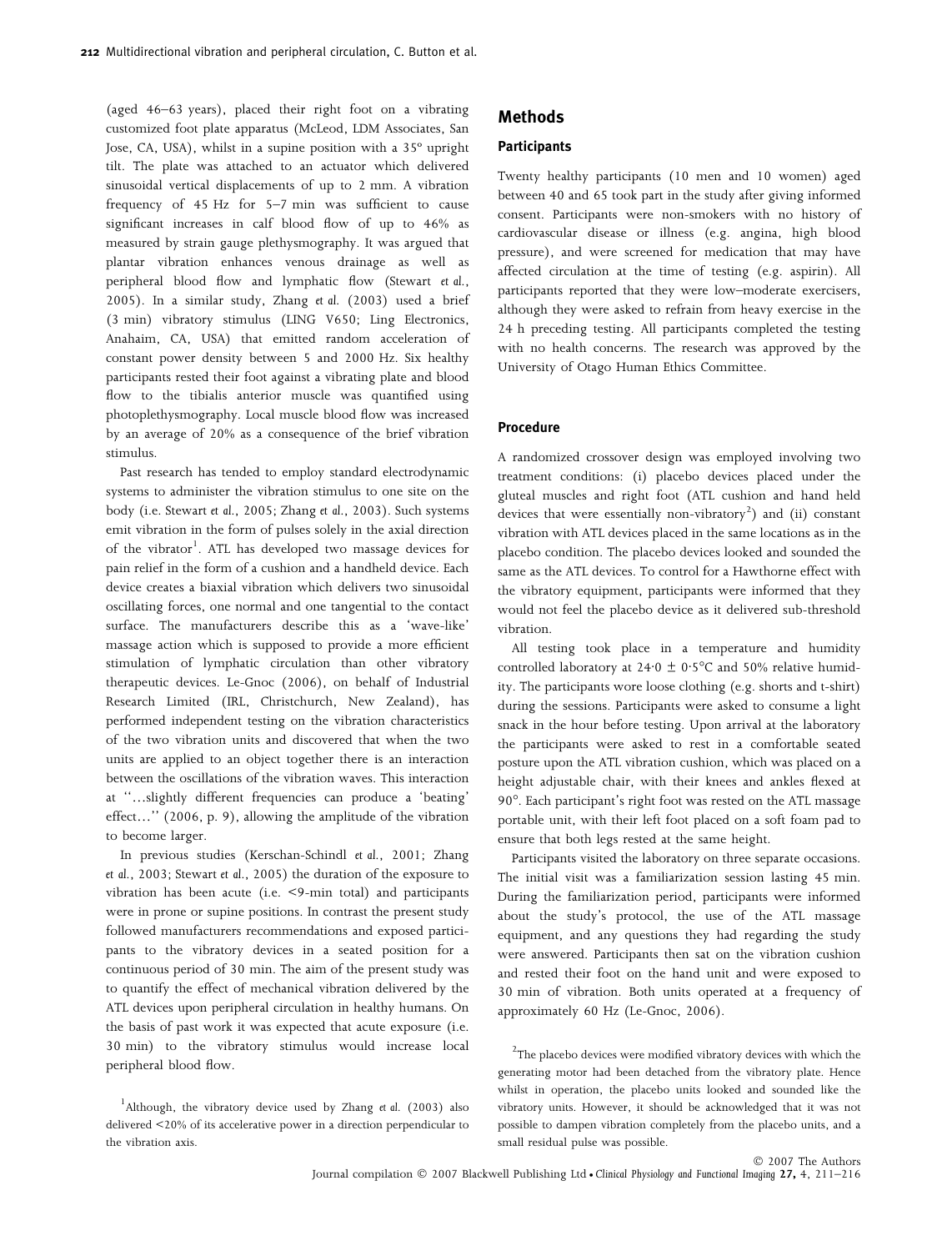The subsequent two sessions were used for data collection, with each session lasting approximately 60 min. Data were obtained from each participant for blood flow, blood pressure, HR and local skin temperature (two points, lower back and upper gastrocnemius head). The arterial blood pressure, HR and skin temperature data of each individual were monitored throughout experimentation for safety reasons. Baseline data were collected for 1 min before the vibration or placebo condition was applied to provide an indication of potential diurnal variations in blood flow. Data were then collected at 5-min intervals for 30 min, and at 3 min following the cessation of each condition. The duty cycle of measurement was 5:8 s (inflated:deflated). At each data collection period, the average of five blood flow readings using venous occlusion plethysmography was used to measure mean blood flow (MBF). The strain gauge was placed immediately below the inferior border of the gastrocnemius muscle belly. The occluding pressure of the cuff was set at  $140 \text{ mmHg}^3$ .

#### Data analysis

Whilst the investigator collecting data was aware of the experimental condition at the time of testing, another investigator blind to the conditions carried out the data analysis. Limb volume changes were calculated from the derivative of the steep linear portion of the plethysmographic signal using visual observation within the  $CHART^{TM}$  (AD instruments, Bella Vista, NSW, Australia) 5 software. MBF  $(\mathrm{ml\; dl^{-1}\; min^{-1}})$  to the right leg was calculated as the unweighted average of up to five blood flow measurements for each recording period. MBF values were normalized with respect to mean baseline readings and are presented as a percentage change from each individual's baseline value. Peak blood flow (PBF) was defined as the maximum MBF attained during each condition. The time at which PBF occurred was also recorded.

At the completion of data collection the blood flow data of two participants (one male, one female) were identified by the SPSS v.13 (SPSS Inc., Chicago, IL, USA) analysis software as extreme cases (i.e. their data deviated from the group mean by more than  $\pm 3 \times$  interquartile range). On the basis that equipment failure was likely to have influenced the data of these participants, their data were excluded from further analysis. For the remaining 18 participants, calculation of zscores confirmed that the data were normally distributed. Repeated measures ANOVA (condition  $\times$  phase) was used to compare the change in MBF from baseline levels to post-test between conditions. Linear regression was then applied to analyse percentage MBF changes over time in each condition.

PBF between conditions was campared with pairwise t-tests. The statistical significance level was set at P<0.05 for each analysis.

## Results

Systolic blood pressure , mean HR, and skin temperature did not show any statistically significant changes between the vibration and placebo conditions (BP<sub>syst</sub>: 115.6  $\pm$  10.9 mmHg and 113 $\cdot$ 8 ± 9 $\cdot$ 3 mmHg, HR: 75 $\cdot$ 4 ± 8 $\cdot$ 7 beats min<sup>-1</sup> and 74.6  $\pm$  10.5 beats min<sup>-1</sup>, T<sub>back</sub>: 32.5  $\pm$  2.4° and 33.5  $\pm$  1.9°, T<sub>gast</sub>: 30.7  $\pm$  1.9° and 30.6  $\pm$  1.3°, respectively). Diastolic blood pressure was higher in the vibration condition (BP $_{\rm diag}$ : 80 $\cdot$ 8  $\pm$  6 $\cdot$ 7 and 78 $\cdot$ 0  $\pm$  7 $\cdot$ 1 mmHg) however, the effect size (ES) was small  $(t (17) = 2.3, P < 0.03, ES = 0.25)$ 

#### Mean blood flow

In the vibration condition, the percentage MBF increase from baseline to post-test was  $26 \pm 49\%$ , the mean increase in the placebo condition was  $12 \pm 39\%$  (see Fig. 1). A significant main effect of phase was found for MBF increases from pre- to post-test (F  $(1,17) = 8.42$ , P<0.01, 95% likely range = 0.12–  $0.74$  ml dl<sup>-1</sup> min<sup>-1</sup>) However, the MBF change was not significantly different between conditions (F  $(1,17) = 1.03$ ,  $P = 0.33$ , 95% likely range = -0.76 to 0.27 ml dl<sup>-1</sup> min<sup>-1</sup>). The baseline MBF readings were 17% higher in the placebo condition than the vibration condition (Table 1) although follow-up pairwise comparisons showed that this difference was not significant (t  $(17) = 1.17$ ,  $P = 0.26$ , 95% likely range =  $-1.0$  to 0.3 ml  $dl^{-1}$  min<sup>-1</sup>)

The individual normalized MBF responses are presented as scatterplots in Fig. 2. Linear regression of MBF over time revealed a strong positive association in the vibration condition (gradient = 0.94,  $R^2 = 0.86$ , P<0.004) and a very weak relationship in the placebo condition (gradient =  $-0.14$ ,  $R^2 = 0.03$ , P = 0.69) when the data were averaged across the group.



Figure 1 Comparison of percentage mean blood flow (MBF) at baseline and post-test (3 min after treatment) between the vibration and placebo conditions.

<sup>3</sup> As participants were sat upright throughout testing, the occluded limb was below heart level. To compensate for the increased perfusion pressure associated with this position, an increased occlusion pressure of 140 mmHg rather than the standard 60 mmHg was necessary.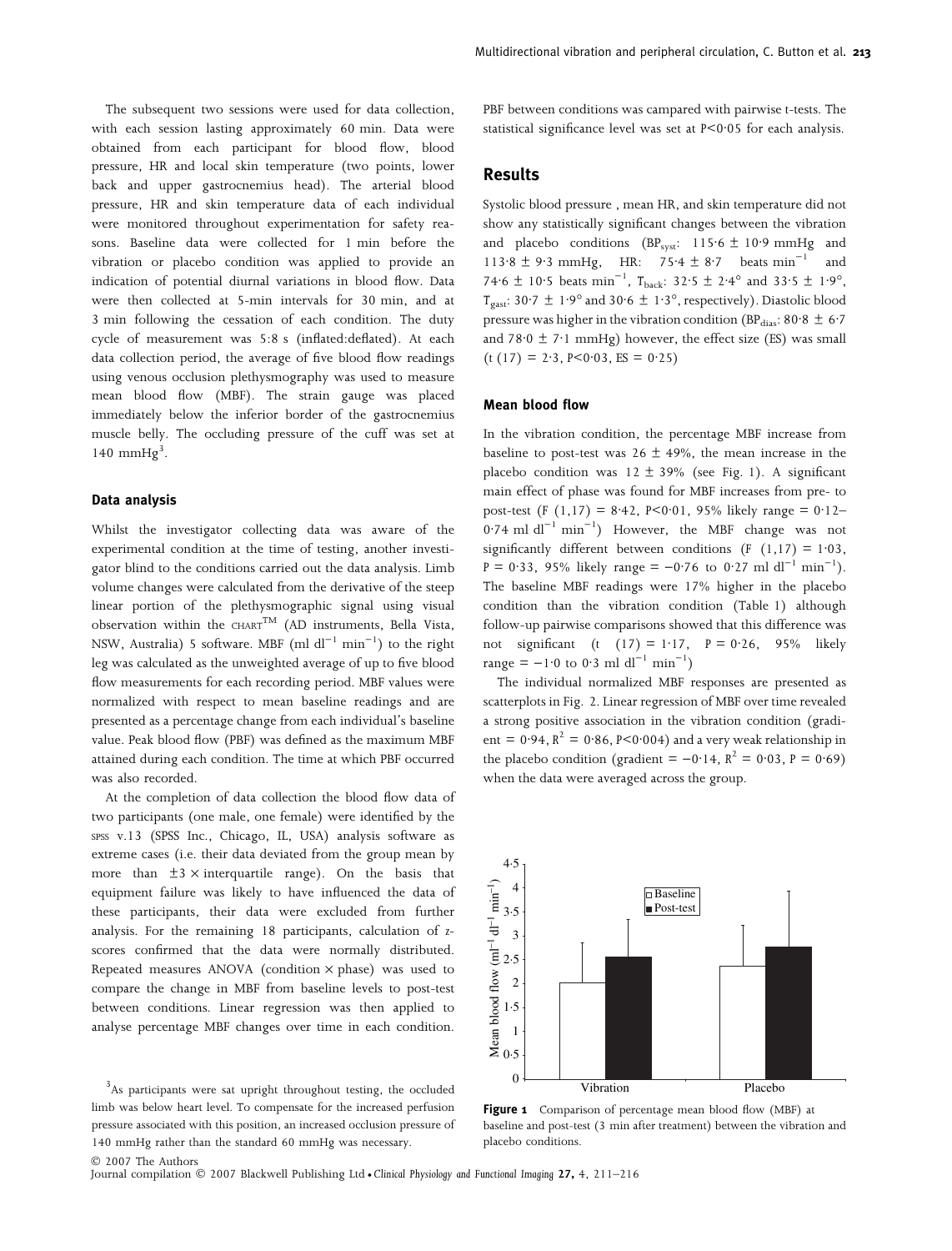|                | <b>Vibration</b>                                                 |                                               |                          | <b>Placebo</b>                              |                                     |                                       |
|----------------|------------------------------------------------------------------|-----------------------------------------------|--------------------------|---------------------------------------------|-------------------------------------|---------------------------------------|
|                | <b>Baseline</b><br>Participant (ml $dl^{-1}$ min <sup>-1</sup> ) | <b>Normalized reach PBF</b><br><b>PBF</b> (%) | <b>Time to</b><br>(mins) | <b>Baseline</b><br>$(ml d l^{-1} min^{-1})$ | <b>Normalized</b><br><b>PBF</b> (%) | <b>Time to</b><br>reach<br>PBF (mins) |
| 1              | 2.25                                                             | 3                                             | 5                        | 1.89                                        | 91                                  | 5                                     |
| $\overline{2}$ | 2.19                                                             | 34                                            | 15                       | 1.65                                        | 127                                 | 5                                     |
| 3              | 1.07                                                             | 161                                           | 25                       | 2.62                                        | 14                                  | 5                                     |
| $\overline{4}$ | 1.89                                                             | 108                                           | 25                       | 1.55                                        | 76                                  | 10                                    |
| 5              | 4.02                                                             | $-16$                                         | 10                       | 1.58                                        | 71                                  | 30                                    |
| 6              | 1.52                                                             | 70                                            | 33                       | 1.76                                        | 191                                 | 20                                    |
| 7              | 0.63                                                             | 328                                           | 33                       | 2.97                                        | 63                                  | 15                                    |
| 8              | 1.83                                                             | 107                                           | 33                       | 3.18                                        | 29                                  | 25                                    |
| 9              | 2.62                                                             | 210                                           | 25                       | 2.42                                        | $-23$                               | 25                                    |
| 10             | 2.09                                                             | 20                                            | 15                       | 1.84                                        | 92                                  | 25                                    |
| 11             | 3.58                                                             | 8                                             | 30                       | 2.27                                        | 66                                  | 33                                    |
| 12             | 1.27                                                             | 278                                           | 30                       | 2.54                                        | 23                                  | 20                                    |
| 13             | 1.91                                                             | $\overline{4}$                                | 10                       | 1.80                                        | 16                                  | 25                                    |
| 14             | 1.76                                                             | $-4$                                          | 33                       | 2.36                                        | 60                                  | 30                                    |
| 15             | 2.63                                                             | 50                                            | 33                       | 4.45                                        | 63                                  | 25                                    |
| 16             | 2.04                                                             | 14                                            | 5                        | 4.12                                        | -9                                  | 5                                     |
| 17             | $1 - 13$                                                         | 36                                            | 33                       | 2.19                                        | 81                                  | 5                                     |
| 18             | 1.90                                                             | 5                                             | 5                        | 1.43                                        | 63                                  | 10                                    |
| Average        | 2.02                                                             | 78.7                                          | $22 \cdot 1$             | 2.37                                        | 60.8                                | $17 - 7$                              |
| <b>SD</b>      | 0.83                                                             | 102.1                                         | $11-2$                   | 0.86                                        | 50                                  | 10.1                                  |

PBF, peak blood flow.



Figure 2 Individual mean blood flow (MBF) changes over time from: (a) vibration condition and (b) placebo condition. N.B. 100% MBF corresponds to no change from baseline levels.

# Peak blood flow

The mean increase from baseline blood flow to PBF for all participants was 78% for the vibration condition and 60% for the placebo condition (Table 1) but the percentage PBF change was not significantly different between conditions  $(t (17) = 0.60, P = 0.55, 95\%$  likely range = -45 to 81%). On average, it took 5 min longer to elicit PBF in the presence of the vibratory stimulus  $(22.1 \text{ min})$  than in the placebo trials  $(17.7 \text{ min}).$ 

From the vibration condition, the participants' data were divided into an early responding sub-group (PBF attained by 15 min) and a late responding sub-group (PBF attained after 20 min). Using this distinction it can be seen that the longer it took to reach PBF, the larger the increase shown (t  $(10.6) = -3.37$ , P<0.01, 95% likely limits = -188 to -39.0). Seven participants were early responders, whose average PBF corresponded to a relatively small change from their baseline value (mean  $= 9\%$ ). For the remaining nine late responders, the mean increase in blood flow was +123%.

# **Discussion**

The results indicate that the application of ATL vibration equipment elicited a tendency for an increase in peripheral blood flow that was approximately 14% higher than that shown in the placebo condition (i.e. 26% compared with 12% respectively). It should be noted that considerable individual variability was observed in the MBF responses to the vibration

© 2007 The Authors Journal compilation © 2007 Blackwell Publishing Ltd • Clinical Physiology and Functional Imaging 27, 4, 211–216

Table 1 Blood flow data for each participant by condition.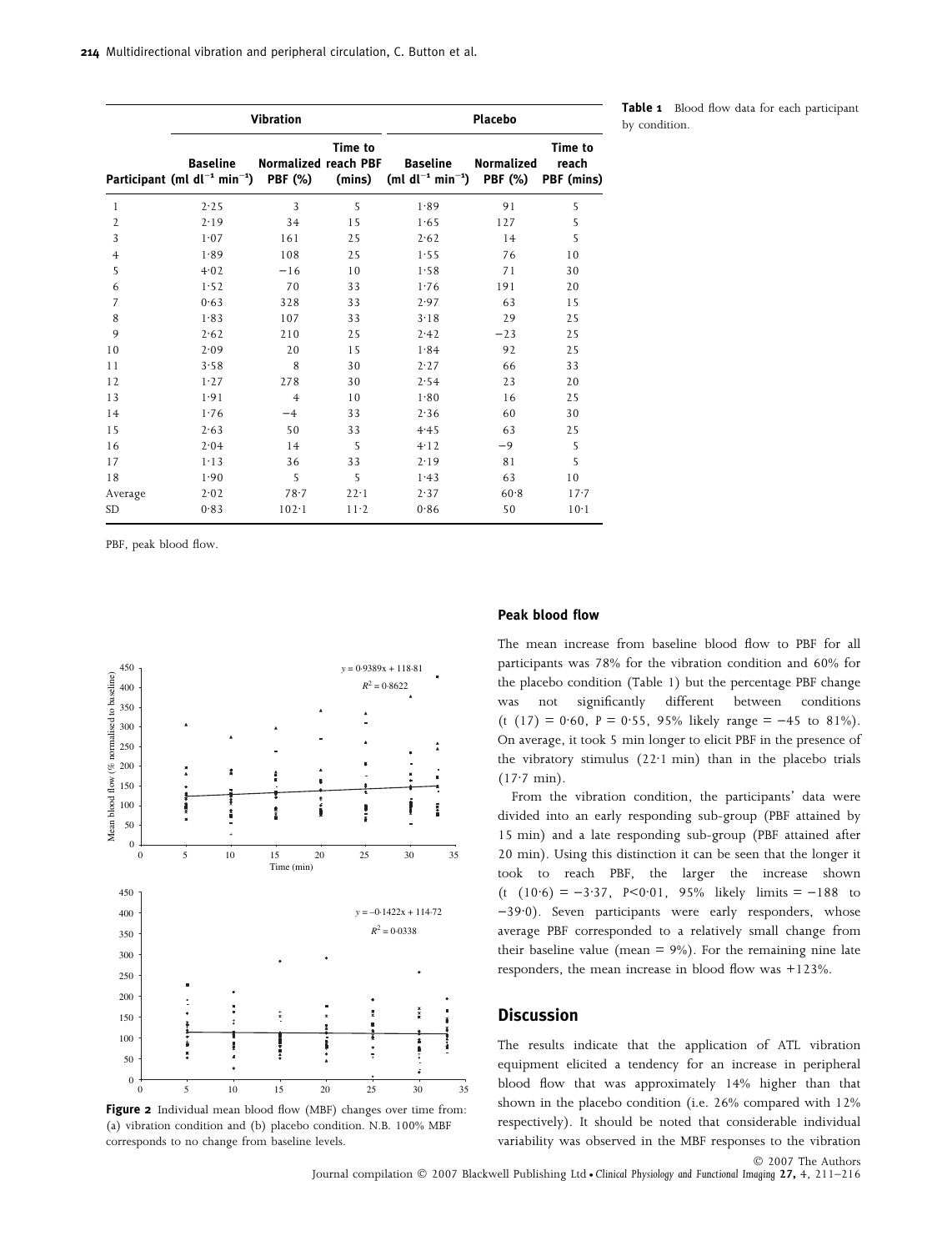treatment which resulted in a non-significant comparison  $(P>0.05)$  of the MBF changes between the vibration and placebo conditions. The baseline MBF readings were typically higher in the placebo condition than the vibration condition (by approximately 17%, although  $P>0.05$ ) which highlights the importance of reporting MBF values normalized to baseline.

Previous studies examining circulatory response to mechanical vibration have generally found similar increases in blood flow as a result of vibration to that shown in the current study (e.g. 20% from Zhang et al., 2003; 46% from Stewart et al., 2005). Such studies have tended to utilize relatively brief periods of vibration of <9-min total (Kerschan-Schindl et al., 2001; Zhang et al., 2003; Stewart et al., 2005) often in the absence of a control condition. In the present study, as recommended by the manufacturer, participants were exposed to 30 min of vibration. The extended duration of the exposure to vibration allowed some individuals to show greater increases in blood flow (see Fig. 3), although this was not a consistent effect for all participants and the underlying mechanism should be explored in future work.

As stated earlier, the vibration units used in many previous studies created simple vibration pulses in an axial direction (e.g. Zhang et al., 2003; Stewart et al., 2005), whereas the ATL equipment purportedly creates a complex bidirectional vibration pulse (Le-Gnoc, 2006). It is possible the wave-like 'beating' action of the vibrator devices is a more effective means of stimulating blood and lymphatic circulation than unidirectional vibration of one application site. However, the similar levels of MBF change found in the present study do not provide conclusive support to this suggestion. Future research should consider whether other variables associated with different vibratory devices (e.g. Arapel Technologies Ltd, Galileo 2000 platform, LING V650, etc.), such as the vibration frequency,



Figure 3 Normalized peak blood flow (PBF) data during vibration condition. For the 'early responders' PBF values were recorded in the first 15 min of the vibration condition, the 'late responders' provided PBF values after at least 20 min of the vibration condition.

amplitude and the contact surface and area of the device, may influence circulatory response.

A number of non-invasive techniques exist to quantify blood flow including Doppler ultrasound, electromagnetic flow meters, and several variants of plethysmography. Venous occlusion plethysmography has become the 'gold standard' assessment method over the last 50 years (Wilkinson & Webb, 2001). The method means that arterial blood can enter the occluded limb but cannot escape, unless venous pressure reaches the occluding pressure. A mercury-in-silastic strain gauge is placed over the widest part of the limb such that a change in limb circumference can be detected as a change in electrical resistance of the gauge. Increases in limb volume are directly related to arterial blood flow providing a reliable estimate of circulation to the measurement site (Proctor et al., 1996). However, the venous occlusion measurement process is not without its limitations and might have also introduced artefacts within the data. For example, venous occlusion plethysmography is sensitive to movement of the limb and induction of local vasomotor changes. Therefore, the veins have to be completely occluded, allowing no leakage. The arterial inflow must not be altered initially and the occlusion artefact has to be small. Whilst participants were asked to remain completely still during testing and also to standardize their pretesting routines, it is possible that some error may have been introduced by nonadherence to instructions.

Peak blood flow occurred at approximately 22 min in the presence of the vibratory stimulus. In certain individual cases, large increases from baseline blood flow to PBF of up to +327% were recorded. In fact the results indicate high individual response variability in both test conditions (see Fig. 2). It should be acknowledged that cardiovascular output has inherent rhythmicity and peripheral blood flow can fluctuate on different time scales, therefore it is possible that much of the variability in the data may be explained by such natural processes. It cannot be discounted that individual variation in terms of expectancy within the vibration and placebo conditions may also have affected the level of comfort or muscular tension experienced by the participant whilst blood flow was recorded. Together such limitations indicate that more than one familiarization session and a multiple repeated-measures testing protocol may be necessary in future work.

Bosco et al. (2000) showed that brief exposures to wholebody vibration can cause acute alterations in blood hormone concentrations (e.g. increases in testosterone and growth hormone, decrease in cortisol) in healthy men. Therefore, it is possible that both circulatory and hormonal adaptations to vibration are linked and may jointly contribute to a complex mechanism underlying any therapeutic benefit of such treatments. Another possibility to account for potential elevations in peripheral blood flow is that vibration causes a withdrawal in sympathetic nerve activity and resultant vasodilation.

Finally, whilst vibration therapy may be a valuable treatment for certain less-mobile populations, the magnitude of changes in local blood flow shown in the present study (up to 26%,

- 2007 The Authors

Journal compilation © 2007 Blackwell Publishing Ltd • Clinical Physiology and Functional Imaging 27, 4, 211–216